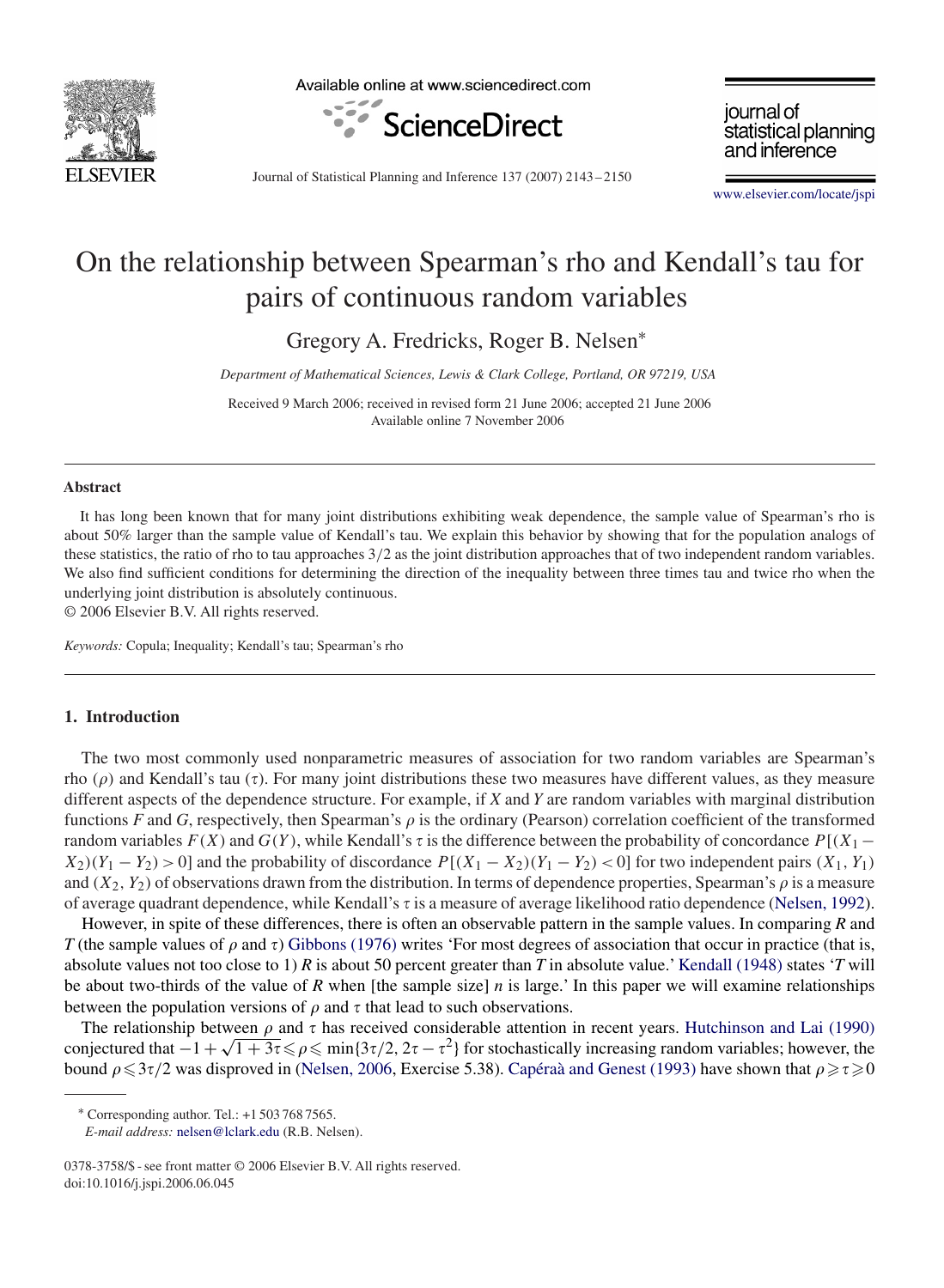whenever one of the random variables is simultaneously left-tail decreasing and right-tail increasing in the other (see Section 5). [Hürlimann \(2003\)](#page-7-0) has shown that the entire Hutchinson and Lai conjecture holds for bivariate extreme value distributions. [Schmitz \(2004\)](#page-7-0) conjectured that  $\lim_{n\to\infty} \rho_n/\tau_n = \frac{3}{2}$ , where  $\rho_n$  and  $\tau_n$  denote Spearman's  $\rho$  and<br>Kendall's  $\tau$  for the extreme order statistics  $X(x) = \min_{\lambda} X$ ,  $X = \text{mod } X(x) = \max_{\lambda} X$ ,  $X = \text{$ Kendall's  $\tau$  for the extreme order statistics  $X_{(1)} = \min\{X_1, \ldots, X_n\}$  and  $X_{(n)} = \max\{X_1, \ldots, X_n\}$  of an i.i.d. sample  $X_1,\ldots,X_n$ ; and this was recently proved by [Li and Li \(2007\).](#page-7-0) [Chen \(2006\)](#page-7-0) has established inequalities between  $\rho_n$ and  $\tau_n$ .

The contribution of this paper is to prove (in Section 3) that, under mild regularity conditions, the limit of the ratio  $\rho/\tau$  is 3/2 as the joint distribution of the random variables approaches independence. [\(Durrleman et al., 2000](#page-7-0) present<br>integral conditions equivalent to this limit in the absolutely continuous case.) In Section 4 we giv integral conditions equivalent to this limit in the absolutely continuous case.) In Section 4 we give sufficient conditions (in the absolutely continuous case) for determining the direction of the inequality between  $3\tau$  and  $2\rho$ , and in Section 5 we present a new proof of the above-mentioned result of Capéraà and Genest. We begin with some background material and two preliminary lemmas.

## **2. Preliminaries**

Let *X* and *Y* be continuous random variables with joint distribution function *H* and marginal distribution functions *F* (of *X*) and *G* (of *Y*). The *copula* of *X* and *Y* is the unique function  $C: I^2 \to I = [0, 1]$  defined implicitly by the relation  $H(x, y) = C(F(x), G(y))$  for all real *x* and *y*. The population version of Spearman's  $\rho$  is expressible in terms of *C* as follows (Schweizer and Wolff 1981). follows [\(Schweizer and Wolff, 1981\)](#page-7-0):

$$
\rho = 12 \iint_{\mathbb{I}^2} C(u, v) \, du \, dv - 3 = 12 \iint_{\mathbb{I}^2} uv \, dC(u, v) - 3,\tag{2.1}
$$

where dC denotes the doubly stochastic measure induced on  $I^2$  by C (and equals  $(\partial^2 C/\partial u \partial v)(u, v)$  du dv when C is<br>absolutely continuous). Similarly, the population version of Kendall's *z* is also expressible in terms o absolutely continuous). Similarly, the population version of Kendall's  $\tau$  is also expressible in terms of *C* (Schweizer and Wolff, 1981; Nelsen, 2006):

$$
\tau = 4 \int \int \int_{\mathbb{R}^2} C(u, v) \, dC(u, v) - 1 = 1 - 4 \int \int \int_{\mathbb{R}^2} \frac{\partial C}{\partial u}(u, v) \frac{\partial C}{\partial v}(u, v) \, du \, dv. \tag{2.2}
$$

(Note: Since *C* is Lipschitz, it is differentiable almost everywhere (a.e.), and hence  $\partial C/\partial u$  and  $\partial C/\partial v$  exist a.e. on **I**<sup>2</sup>.)

The following lemma provides an alternate form for the evaluation of Spearman's  $\rho$  that will be useful in the sequel.

**Lemma 2.1.** *Let X and Y be continuous random variables with copula C. Then the population version of Spearman*'*s* - *for X and Y is given by*

$$
\rho = 3 - 6 \iint_{I^2} \left( u \frac{\partial C}{\partial u}(u, v) + v \frac{\partial C}{\partial v}(u, v) \right) du dv.
$$
\n(2.3)

**Proof.** For any v in **I**,  $uC(u, v)$  is Lipschitz and hence an absolutely continuous function of *u* on **I**, so we can apply the Fundamental Theorem of Calculus to conclude

$$
\int_0^1 \frac{\partial}{\partial u} [uC(u, v)] du = [uC(u, v)]_{u=0}^{u=1} = v
$$

so that

$$
\iint_{I^2} \left( C(u, v) + u \frac{\partial C}{\partial u}(u, v) \right) du dv = \int_0^1 \int_0^1 \frac{\partial}{\partial u} [u C(u, v)] du dv = \int_0^1 v dv = \frac{1}{2};
$$

and similarly

$$
\iint_{\mathbf{I}^2} \left( C(u,v) + v \, \frac{\partial C}{\partial v}(u,v) \right) \, \mathrm{d}u \, \mathrm{d}v = \frac{1}{2}.
$$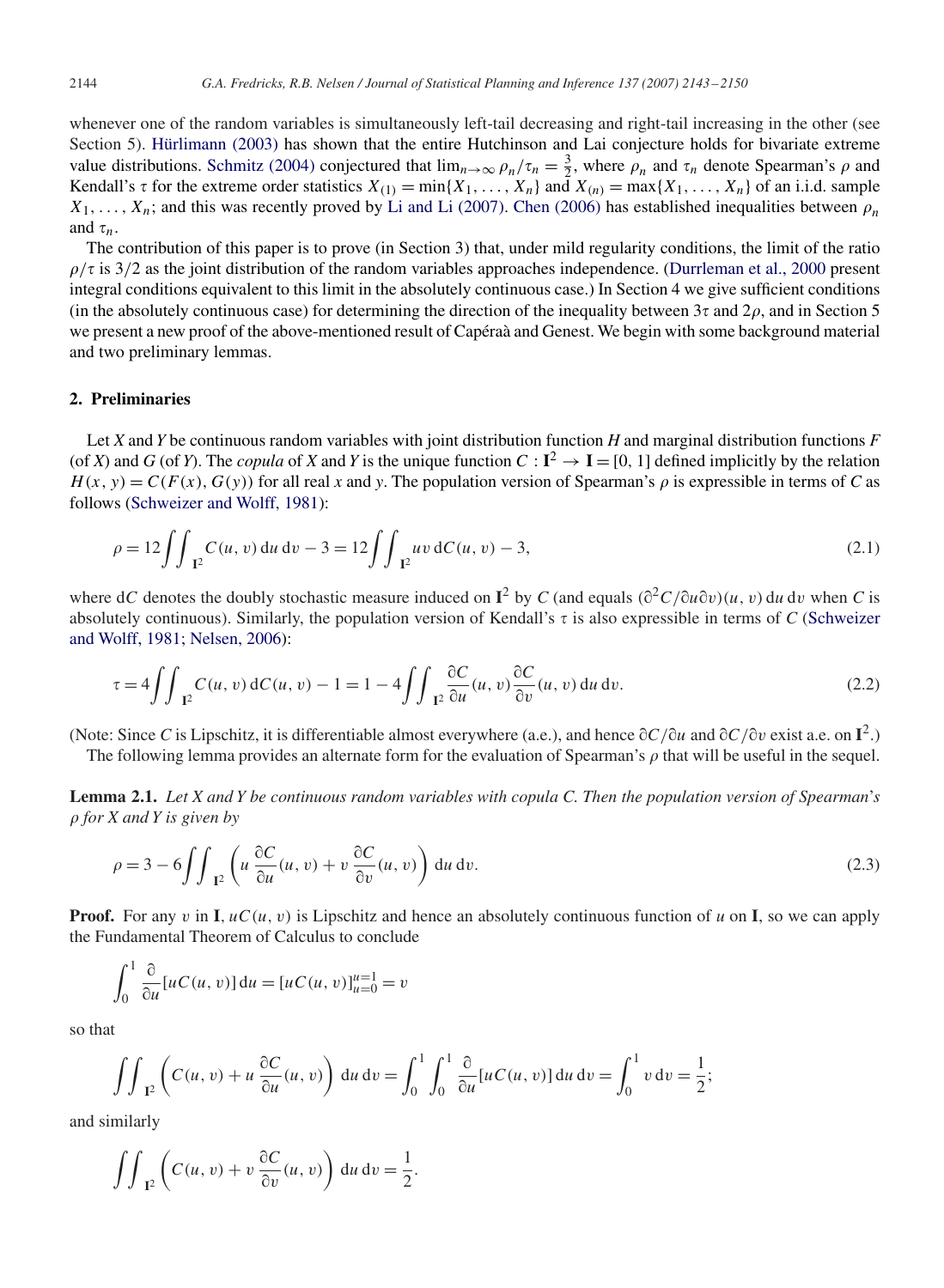It now follows from (2.1) that

$$
\iint_{I^2} \left( u \frac{\partial C}{\partial u}(u, v) + v \frac{\partial C}{\partial v}(u, v) \right) du dv = 1 - 2 \iint_{I^2} C(u, v) du dv = 1 - \frac{\rho + 3}{6},
$$

which yields the desired result.  $\Box$ 

The following technical lemma will be needed in Proof of Theorem 3.1 in the next section.

**Lemma 2.2.** *Let*  $F(\theta) = \iint_{\mathbf{I}^2} f(\theta, u, v) du dv$ , where  $f_{\theta}(u, v) = f(\theta, u, v)$  is *Lebesgue integrable on*  $\mathbf{I}^2$  *for each*  $\theta$  *in an integrable Legerational Legerational at 0. If*  $\partial f(\theta) = \int_{\theta}^{2\pi} f(\theta) d\theta$  *is co*  $\theta$  in an interval *J* centered at 0. If  $\partial f / \partial \theta$  is continuous on  $J \times \mathbf{I}^2$ , then *F* is differentiable on *J* and  $F'(\theta) = \int \int_{\mathbf{I}^2} \partial f / \partial \theta ( \theta, u, v) du dv$  for each  $\theta \in J$ .  $I^2$ ( $\partial f$ / $\partial \theta$ )( $\theta$ ,  $u$ ,  $v$ ) du dv *for each*  $\theta \in J$ .

**Proof.** Fix  $\theta_0 \in J$  and choose a compact subinterval K of *J* with  $\theta_0$  in its interior. Let  $\varepsilon > 0$  be given. Since  $K \times I^2$  is compact,  $\partial f/\partial \theta$  is uniformly continuous on  $K \times I^2$ , so we choose  $\delta > 0$  so that  $|(\partial f/\partial \theta)(\theta, u, v) - (\partial f/\partial \theta)(\theta', u', v')| < \varepsilon$ <br>whenever  $|(\theta, u, v) - (\theta', u', v')| < \delta$  and  $(\theta, u, v) - (\theta', u', v')$  in  $K \times I^2$ . For any  $\theta$  in K with  $0 < |\theta - \theta$ whenever  $|(\theta, u, v) - (\theta', u', v')| < \delta$  and  $(\theta, u, v), (\theta', u', v')$  in  $K \times \mathbf{I}^2$ . For any  $\theta$  in  $K$  with  $0 < |\theta - \theta_0| < \delta$  we have

$$
\left| \frac{F(\theta) - F(\theta_0)}{\theta - \theta_0} - \iint_{\mathbf{I}^2} \frac{\partial f}{\partial \theta}(\theta_0, u, v) du dv \right| \leq \iint_{\mathbf{I}^2} \left| \frac{f(\theta, u, v) - f(\theta_0, u, v)}{\theta - \theta_0} - \frac{\partial f}{\partial \theta}(\theta_0, u, v) \right| du dv
$$
  
= 
$$
\iint_{\mathbf{I}^2} \left| \frac{\partial f}{\partial \theta}(\xi, u, v) - \frac{\partial f}{\partial \theta}(\theta_0, u, v) \right| du dv,
$$

where, by the mean-value theorem,  $\zeta$  is a function of  $(u, v)$  with values between  $\theta$  and  $\theta_0$  and hence in *K*. The last expression is less than  $\varepsilon$ , and the result follows.  $\Box$ 

**Remarks.** (1) One can conclude that *F* is differentiable at 0 and that  $F'(0) = \iint_{\mathbb{R}^2} (\partial f/\partial \theta)(0, u, v) du dv$  under the vecker assumption that the limits  $\lim_{\varepsilon \to 0} \partial \partial f/\partial \theta(u, u, v) - (\partial f/\partial \theta)(0, u, v)$  exist and are uniform weaker assumption that the limits  $\lim_{\theta \to 0} (\partial f/\partial \theta)(\theta, u, v) = (\partial f/\partial \theta)(0, u, v)$  exist and are uniform for almost all  $(u, v)$  in  $\mathbf{I}^2$ . (Rudin 1976) (2) The one-sided versions of Lemma 2.2 and the preceding remark hold  $(u, v)$  in  $I<sup>2</sup>$  [\(Rudin, 1976\)](#page-7-0). (2) The one-sided versions of Lemma 2.2 and the preceding remark hold.

#### **3. The limit theorem**

We are now in a position to establish a relationship between Spearman's  $\rho$  and Kendall's  $\tau$  in many families of distributions that include the independence case (recall that the copula for any independent pair of continuous random variables is  $\Pi(u, v) = uv$ ).

**Theorem 3.1.** Let  $\{C(\theta, u, v)\}$  be a family of copulas in which the (real-valued) parameter  $\theta$  belongs to an open interval *containing* 0, with  $C(0, u, v) = uv$ . Let  $\rho(\theta)$  *and*  $\tau(\theta)$  *denote the population versions of Spearman's*  $\rho$  *and Kendall's*  $\tau$ , respectively for the copula  $C(\theta, u, v)$ . If (a)  $\partial C/\partial \theta$   $\partial (\partial \theta(u), \partial C/\partial u) + v(\partial C/\partial v)$ , a *respectively, for the copula*  $C(\theta, u, v)$ . *If* (a)  $\partial C/\partial \theta$ ,  $\partial/\partial \theta(u$  ( $\partial C/\partial u) + v(\partial C/\partial v)$ ), and  $\partial/\partial \theta((\partial C/\partial u)(\partial C/\partial v))$  are<br>continuous on  $I \times I^2$  for some interval Legitared at 0, and (b)  $\int_{\theta}^{2} \partial C/\partial \theta(0, u, v) \, du \,$ *continuous on*  $J \times I^2$  *for some interval*  $J$  *centered at* 0, *and* (b)  $\int \int_{I^2} \partial C / \partial \theta (0, u, v)$  du  $dv \neq 0$ , *then*  $\lim_{\theta \to 0} (\rho(\theta)/\tau(\theta)) = \frac{3}{2}$  $\frac{3}{2}$ .

**Proof.** Since  $\rho(\theta) = 12 \iint_{\mathbf{R}} C(\theta, u, v) du dv - 3$ , Lemma 2.2 yields  $\rho'(0) = 12 \iint_{\mathbf{R}} C(\partial C/\partial \theta)(0, u, v) du dv \neq 0$ . It follows from Lemmas 2.1 and 2.2 that follows from Lemmas 2.1 and 2.2 that

$$
\rho'(0) = -6 \int \int_{\mathbb{T}^2} \left( u \frac{\partial^2 C}{\partial \theta \partial u}(0, u, v) + v \frac{\partial^2 C}{\partial \theta \partial v}(0, u, v) \right) du dv.
$$

Using Lemma 2.2 in the second form for  $\tau(\theta)$  in (2.2) and noting that  $(\partial C/\partial v)(0, u, v) = u$  and  $(\partial C/\partial u)(0, u, v) = v$ yield

$$
\tau'(0) = -4 \iint_{I^2} \left( \frac{\partial^2 C}{\partial \theta \partial u}(0, u, v)u + v \frac{\partial^2 C}{\partial \theta \partial v}(0, u, v) \right) du dv = \frac{2}{3} \rho'(0) \neq 0.
$$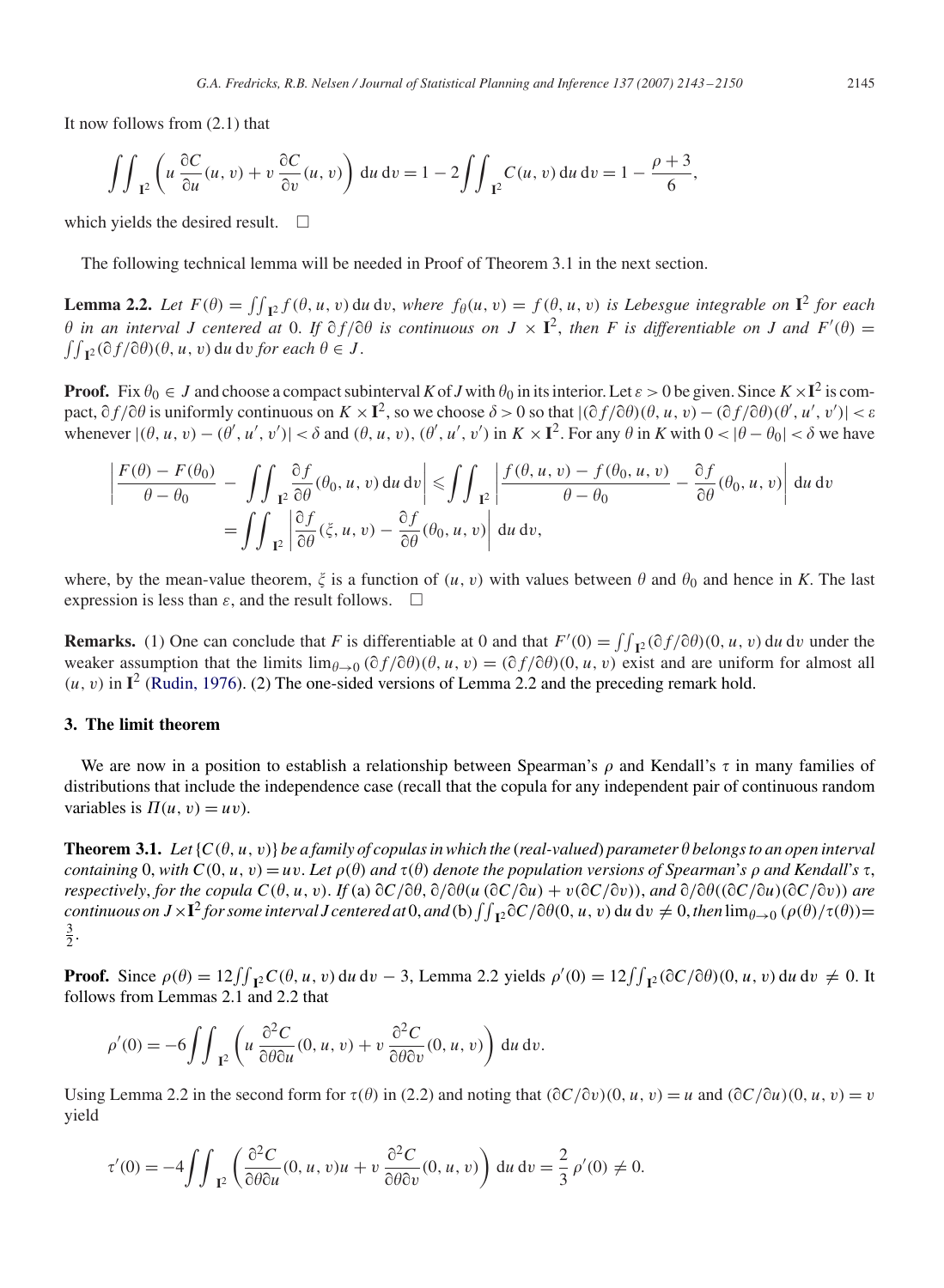Since  $\rho(0) = \tau(0) = 0$ , we see that  $\tau$  is nonvanishing in a deleted neighborhood of 0 and that

$$
\lim_{\theta \to 0} \frac{\rho(\theta)}{\tau(\theta)} = \lim_{\theta \to 0} \frac{(\rho(\theta) - \rho(0))/\theta}{(\tau(\theta) - \tau(0))/\theta} = \frac{\rho'(0)}{\tau'(0)} = \frac{3}{2}.
$$

**Remarks.** (1) Condition (b) in Theorem 3.1 can be replaced by the nonvanishing of either of the integral expressions for  $\rho'(0)$  or  $\tau'(0)$ . In that case the continuity assumption on  $\partial C/\partial \theta$  is unnecessary. (2) Since the preceding proof required derivatives only at 0, the result remains valid if (a) is replaced by the weaker condition derivatives only at 0, the result remains valid if (a) is replaced by the weaker condition that the  $\theta$  limits at zero of each of the partial derivatives with respect to  $\theta$  in (a) exists and is uniform for almost all  $(u, v)$  in  $\mathbf{I}^2$ . (3) The one-sided versions of Theorem 3.1 and the preceding remark hold.

**Example 3.1.** The requirement in part (b) of Theorem 3.1 that  $\iint_R 2(\partial C/\partial \theta)(0, u, v) du dv \neq 0$  (or equivalently, that  $\iint_R 2(\partial C/\partial \theta)(0, u, v) du dv \neq 0$  (or equivalently, that  $\rho'(0) \neq 0$ ) is necessary. Consider the copulas  $C(\theta, u, v) = uv + \theta uv(1 - u)(1 - v)(u - v)$  for  $\theta$  in [−1, 1]. Since *C* is a polynomial in  $\theta$ , u, v, part (a) of Theorem 3.1 holds on  $(-1, 1) \times I^2$ . Simple calculations using (2.1) and (2.2) yield  $\rho(\theta) \equiv 0$  and  $\tau(\theta) = \frac{\theta^2}{450}$ , so that  $\lim_{\theta \to 0} \rho(\theta)/\tau(\theta) = 0$  rather than  $\frac{3}{2}$ .<br>For many families of distributions the conclusion of Theorem 3.1 can

For many families of distributions the conclusion of Theorem 3.1 can be established without appealing to copula properties by using the computational forms for  $\rho$  and  $\tau$ . The classic example is the bivariate normal with (Pearson) correlation coefficient  $\theta$ , for which  $\rho(\theta) = (6/\pi) \arcsin(\theta/2)$  and  $\tau(\theta) = (2/\pi) \arcsin \theta$  [\(Kruskal, 1958\)](#page-7-0). In this case, elementary calculus vields  $\lim_{\theta \to 0} \rho(\theta)/\tau(\theta) - \frac{3}{2}$ . We now examine four families of distribution elementary calculus yields  $\lim_{\theta \to 0} \rho(\theta)/\tau(\theta) = \frac{3}{2}$ . We now examine four families of distributions in which this is not the case. In each example (a) and (b) refer to the two conditions in the hypothesis of Theorem the case. In each example, (a) and (b) refer to the two conditions in the hypothesis of Theorem 3.1; and in Example 3.4 we recall [\(Nelsen, 2006\)](#page-7-0) that survival copulas (i.e., copulas which couple univariate survival functions to form joint survival functions) can be used in place of copulas in the computation of  $\rho$  and  $\tau$ .

**Example 3.2.** The *Ali-Mikhail-Haq* family of copulas are given by  $C(\theta, u, v) = uv/[1 - \theta(1 - u)(1 - v)]$  for  $\theta$ in  $[-1, 1]$ . Since *C* is a rational function of  $\theta$ , u, v defined at each point of  $(-1, 1) \times I^2$ , each partial derivative in (a) is continuous on  $(-1, 1) \times \mathbf{I}^2$ ; and since  $(\partial C/\partial \theta)(0, u, v) = uv(1 - u)(1 - v)$ , it is clear that (b) holds. Hence  $\lim_{\theta \to 0} \rho(\theta) / \tau(\theta) = \frac{3}{2}.$ 

**Example 3.3.** Let  $C(\theta, u, v) = \theta \min\{u, v\} + (1 - \theta)uv, \theta$  in [0, 1]. The partial derivatives in (a) are continuous on  $[0, 1) \times I^2$  since *C* is a polynomial in  $\theta$ , *u*, *v* in both the triangle  $0 \le u \le v \le 1$  and its complement, and the partial derivatives agree on  $u = v$ . Since  $a'(0) = 1$  (b) holds. Hence  $\lim_{\theta \to 0} a(\theta)/\tau(\theta) = \frac{3}{2}$ .  $u \leq v \leq$ derivatives agree on  $u = v$ . Since  $\rho'(0) = 1$ , (b) holds. Hence  $\lim_{\theta \to 0} \rho(\theta)/\tau(\theta) = \frac{3}{2}$ . Note that the only absolutely continuous member of this family is  $C(0, u, v) = uv$ . continuous member of this family is  $C(0, u, v) = uv$ .

**Example 3.4.** The survival copulas for *Gumbel's bivariate exponential distributions* are given by  $C(\theta, u, v) =$  $uv \exp(-\theta \ln u \ln v)$  for  $\theta$  in [0, 1] (extended by continuity to  $C(\theta, u, 0) = C(\theta, 0, v) = 0$ ). Now  $(\partial C/\partial \theta)(\theta, u, v) =$ <br> $-uv \ln u \ln v$  exp( $-\theta \ln u \ln v$ ) if  $uv \neq 0$  and  $(\partial C/\partial \theta)(\theta, u, v)$  vanishes if  $uv = 0$  and thus  $\partial C/\partial \theta$  is continu  $-uv \ln u \ln v \exp(-\theta \ln u \ln v)$  if  $uv \neq 0$ , and  $(\partial C/\partial \theta)(\theta, u, v)$  vanishes if  $uv = 0$ , and thus  $\partial C/\partial \theta$  is continuous<br>on  $[0, 1) \times I^2$ . The other partial derivatives in (a) are similarly continuous on  $[0, 1) \times I^2$  and (b) clear on  $[0, 1) \times I^2$ . The other partial derivatives in (a) are similarly continuous on  $[0, 1) \times I^2$  and (b) clearly holds, so  $\lim_{\theta \to 0^+} \rho(\theta)/\tau(\theta) = \frac{3}{2}$ . This result can also be established by using the expressions for  $\rho(\theta)$  and  $\tau(\theta)$  in terms of the exponential integral  $\text{Ei}(x) = \int_{-\infty}^{x} (e^t / t) dt$ :

$$
\tau(\theta) = e^{2/\theta} \text{Ei}(-2/\theta)
$$
 and  $\rho(\theta) = -3 - [12e^{4/\theta} \text{Ei}(-4/\theta)]/\theta$ .

**Example 3.5.** The *Plackett* family of copulas is given by

$$
C(\theta, u, v) = \frac{[1 + \theta(u + v)] - \sqrt{[1 + \theta(u + v)]^2 - 4\theta(\theta + 1)uv}}{2\theta}
$$

for  $\theta > -1$ ,  $\theta \neq 0$ , and  $C(0, u, v) = uv$ . Note that *C* is continuous on  $(-1, \infty) \times \mathbf{I}^2$ . Since  $C(\theta, u, v)$  is defined implicitly (for all  $\theta > -1$ ) by the equation

$$
\theta C^2 - [1 + \theta(u+v)]C + (\theta + 1)uv = 0,
$$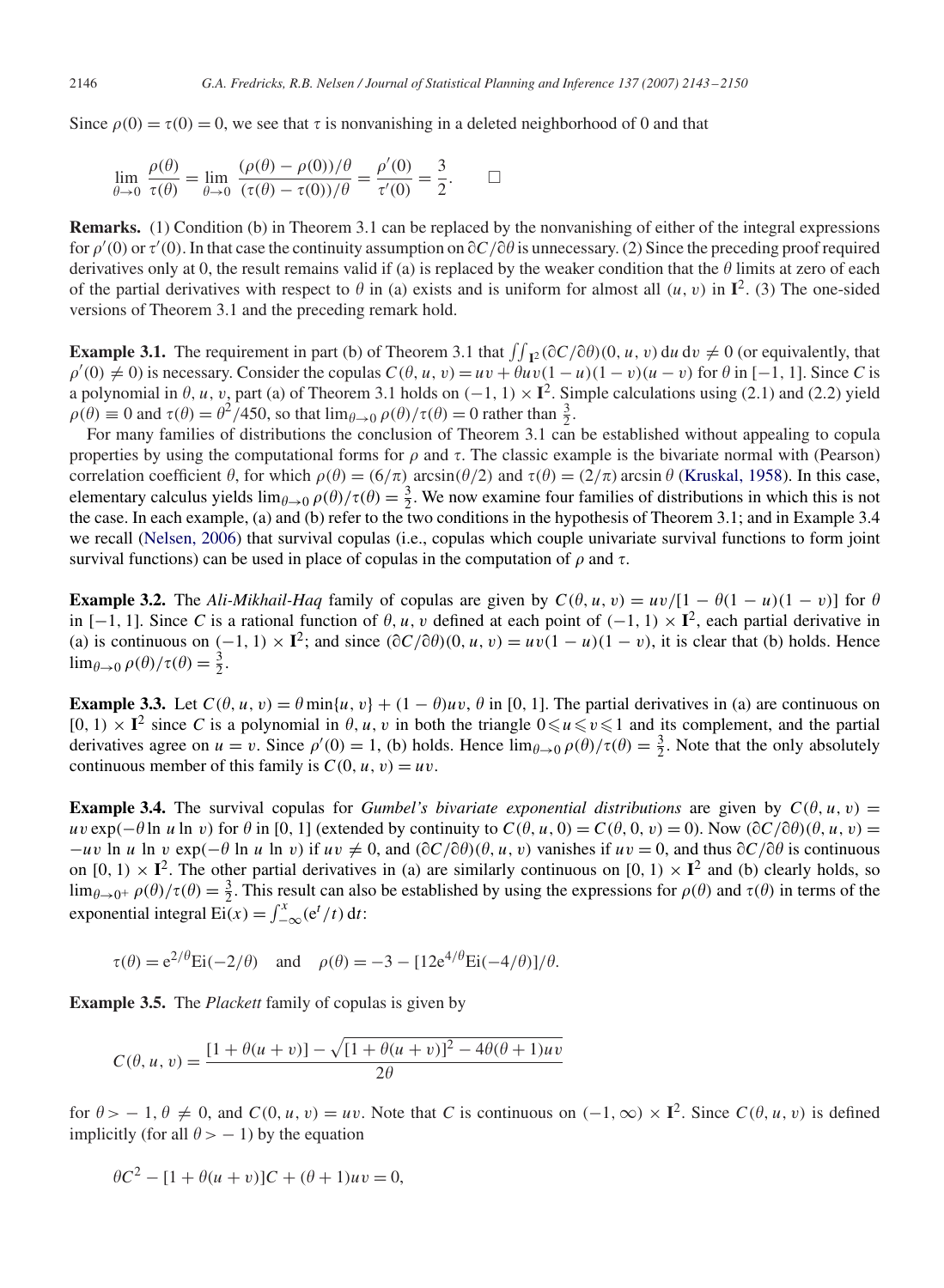we see that  $\partial C/\partial \theta = (C^2 - (u+v)C + uv)/(1 + \theta(u+v) - 2\theta C)$ . Since the denominator of  $\partial C/\partial \theta$  is 1 on  $\{0\} \times \mathbf{I}^2$ ,<br>it is nonvanishing on  $I \times \mathbf{I}^2$  for some interval Lentered at 0 by continuity. Hence  $\partial C/\partial \theta$  is contin it is nonvanishing on  $J \times \mathbf{I}^2$  for some interval *J* centered at 0 by continuity. Hence  $\partial C/\partial \theta$  is continuous on  $J \times \mathbf{I}^2$ .<br>The other partial derivatives in (a) are also continuous on  $J \times \mathbf{I}^2$  and  $f \cdot (\partial C/\$ The other partial derivatives in (a) are also continuous on  $J \times \mathbf{I}^2$  and  $\iint_{\mathbf{I}^2} (\partial C/\partial \theta)(0, u, v) du dv = \frac{1}{36}$ , so (b) holds, and hence  $\lim_{\theta \to 0} \rho(\theta)/\tau(\theta) = \frac{3}{2}$ . Although  $\rho(\theta) = [2\theta + \theta^2 - 2(\theta + 1)\ln(\theta + 1)]/\theta^2$  for  $\theta \neq 0$ , there does not appear to be a closed form expression for  $\tau(\theta)$ .

#### **4.** The inequality between  $3\tau$  and  $2\rho$

While Theorem 3.1 establishes the limiting behavior for the ratio  $\rho(\theta)/\tau(\theta)$ , it does not tell us if the limit of  $\frac{3}{2}$  is<br>progeded from below or above i.e. if  $3\tau(\theta) > 2\rho(\theta)$  or  $3\tau(\theta) < 2\rho(\theta)$ . In this section w approached from below or above, i.e., if  $3\tau(\theta) \geq 2\rho(\theta)$  or  $3\tau(\theta) \leq 2\rho(\theta)$ . In this section we establish two sufficient<br>conditions for determining the direction of the inequality between  $3\tau(\theta)$  and  $2\rho(\theta)$  for a conditions for determining the direction of the inequality between  $3\tau(\theta)$  and  $2\rho(\theta)$  for an absolutely continuous family of converse of copulas.

Assume throughout this section that *C* is an absolutely continuous copula. Using various forms for  $\rho$  and  $\tau$  from  $(2.1)$ – $(2.3)$ , we have (for simplicity we have suppressed the arguments of *C* and its partial derivatives, and of  $\rho$  and  $\tau$ )

$$
\int\int_{\mathbb{T}^2} \left[ C \frac{\partial^2 C}{\partial u \partial v} - \frac{\partial C}{\partial u} \frac{\partial C}{\partial v} \right] du dv = \frac{1 + \tau}{4} - \frac{1 - \tau}{4} = \frac{\tau}{2}
$$
(4.1)

and

$$
\iint_{I^2} \left[ uv \frac{\partial^2 C}{\partial u \partial v} - u \frac{\partial C}{\partial u} - v \frac{\partial C}{\partial v} + C \right] du dv = \frac{3+\rho}{12} - \frac{3-\rho}{6} + \frac{3+\rho}{12} = \frac{\rho}{3}.
$$
 (4.2)

Hence whenever the difference of the two integrands is nonnegative, the difference of the two integrals yields  $\tau/2$  −  $\rho/3 \ge 0$ , and thus  $3\tau \ge 2\rho$ . At points  $(u, v)$  where  $C = uv$ , both integrands are 0, and at points  $(u, v)$  where  $C \ne uv$  we have

$$
C \frac{\partial^2 C}{\partial u \partial v} - \frac{\partial C}{\partial u} \frac{\partial C}{\partial v} - \left[ uv \frac{\partial^2 C}{\partial u \partial v} - u \frac{\partial C}{\partial u} - v \frac{\partial C}{\partial v} + C \right]
$$
  
=  $(C - uv) \left( \frac{\partial^2 C}{\partial u \partial v} - 1 \right) - \left( \frac{\partial C}{\partial u} - v \right) \left( \frac{\partial C}{\partial v} - u \right) = (C - uv)^2 \frac{\partial^2}{\partial u \partial v}$  ln  $|C - uv|$ ,

so that the difference of the integrands is nonnegative if and only if  $\left(\frac{\partial^2}{\partial u \partial v}\right) \ln |C - uv|$  is nonnegative. Hence we have proved have proved.

**Theorem 4.1.** *Let C be an absolutely continuous copula. If*  $(\partial^2/\partial u \partial v)$  ln |*C* − *uv*| ≥ 0 *whenever C* ≠ *uv*, *then* 3 $\tau$  ≥ 2 $\rho$ ;<br>and if  $(\partial^2/\partial u \partial v)$  ln |*C* − *uv*| ≤ 0 *whenever C* + *uv, then* 3 $\tau$   $and if$   $(\partial^2/\partial u \partial v)$  ln  $|C - uv| \leq 0$  *whenever*  $C \neq uv$ *, then*  $3\tau \leq 2\rho$ *.* 

(*Note*: The hypothesis of absolute continuity is necessary, as the singular copula  $M(u, v) = \min\{u, v\}$  satisfies  $M \neq uv$  on  $(0, 1)^2$  and  $(\partial^2/\partial u \partial v) \ln |M - uv| \le 0$  a.e. in  $(0, 1)^2$ , yet  $3 = 3\tau_M > 2\rho_M = 2$ .

**Example 4.1.** The *Kotz and Johnson iterated Farlie-Gumbel-Morgenstern family* of absolutely continuous copu-las [\(Drouet Mari and Kotz, 2001\)](#page-7-0) is given by  $C_{\alpha}$ <br>  $1 \le \beta \le (3 - \alpha + \sqrt{9 - 6\alpha - 3\alpha^2})/2$ . Here  $(\partial^2/\partial u\partial^2)$  $\int_{\mathcal{B}} (u, v) = uv + uv(1 - u)(1 - v)(\alpha + \beta uv)$ , for  $|\alpha| \le 1, -\alpha \alpha + \sqrt{9 - 6a - 3a^2}$ )/2. Here  $(\partial^2/\partial u \partial v) \ln |C_{\alpha,\beta} - uv| = \alpha\beta/(\alpha + \beta uv)^2$  for  $(u, v)$  in  $(0, 1)^2$  for which  $C_{\alpha,\beta} \neq uv$ . Thus,  $(\partial^2/\partial u \partial v) \ln |C_{\alpha,\beta} - uv| \ge 0$  (and consequently  $3\tau_{\alpha,\beta} \ge 2\rho_{\alpha,\beta}$ ) if and only if  $\alpha\beta \ge 0$ . This is con-<br>firmed by evaluating  $\theta_{\alpha,\beta}$  and  $\tau_{\alpha,\beta}$  is  $\theta_{\alpha,\beta} = \frac{\gamma}{3} \pm \frac{\beta}{12} \cdot \tau_{\alpha,\beta$ firmed by evaluating  $\rho_{\alpha,\beta}$  and  $\tau_{\alpha,\beta}$ :  $\rho_{\alpha,\beta} = \alpha/3 + \beta/12$ ;  $\tau_{\alpha,\beta} = 2\alpha/9 + \beta/18 + \alpha\beta/450$ , so that  $\rho_{\alpha,\beta} = 3\tau_{\alpha,\beta}/2 - \beta/300$ . Note that for this two-parameter family lime  $\rho_{\alpha,\beta} = 2\alpha/9 + \beta/18 + \alpha\beta/450$  $\alpha\beta/300$ . Note that for this two-parameter family,  $\lim_{(\alpha,\beta)\to(0,0)} \rho_{\alpha,\beta}/\tau_{\alpha,\beta}$  does not exist, since  $\lim_{\alpha\to 0} \rho_{\alpha,0}/\tau_{\alpha,0} = 3/2$ <br>while  $\lim_{\alpha\to 0} \rho_{\alpha,0}/\tau_{\alpha,0} = 1/2$ while  $\lim_{\alpha\to 0} \rho_{\alpha,-4\alpha}/\tau_{\alpha,-4\alpha} = 0.$ 

Recall that a pair  $(X,Y)$  of continuous random variables with copula C is positively quadrant dependent (PQD) if  $C(u, v) \geq uv$  on  $\mathbf{I}^2$ . The above example shows that the direction of the inequality between  $3\tau$  and  $2\rho$  is not a consequence of positive quadrant dependence, since  $C_{\text{eff}}$  is POD if and only if  $\alpha > 0$  and  $\beta >$ of positive quadrant dependence, since  $C_{\alpha,\beta}$  is PQD if and only if  $\alpha \ge 0$  and  $\beta \ge 0$ .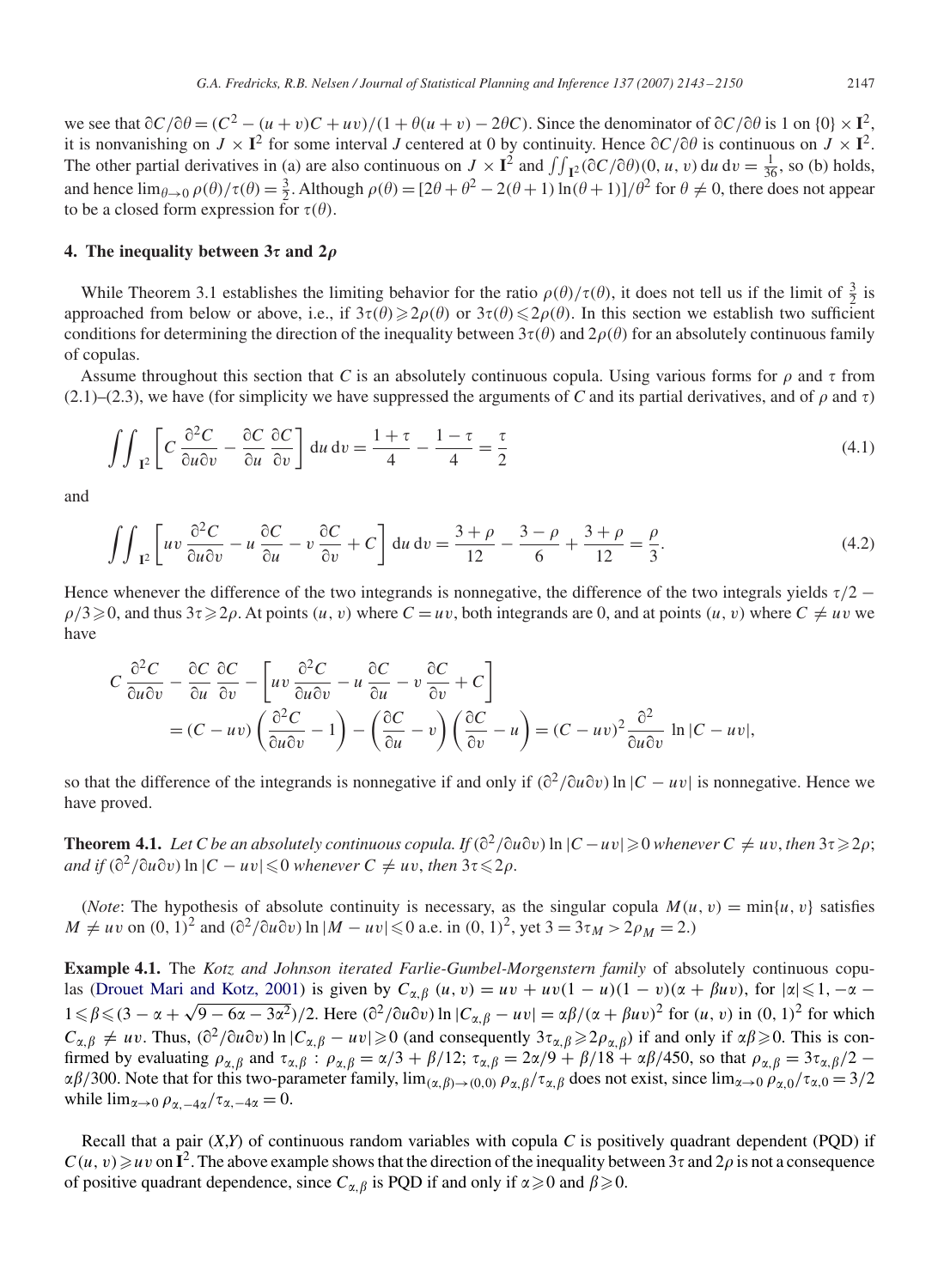**Remark.** One can construct a family of copulas for which  $3\tau = 2\rho$  by solving the partial differential equation  $(\partial^2/\partial u \partial v) \ln |C - uv| = 0$ . Solutions have the form  $C(u, v) = uv + f(u)g(v)$  for appropriate functions *f* and *g*.<br>These copulses are studied in detail in (Rodríguez I allena and Úbeda Flores 2004) These copulas are studied in detail in [\(Rodríguez Lallena and Úbeda Flores, 2004\)](#page-7-0).

The integrals in (4.1) and (4.2) can be re-written as

$$
\frac{\tau}{2} = \iint_{\mathbb{I}^2} C^2 \frac{\partial^2}{\partial u \partial v} \ln C \, \mathrm{d}u \, \mathrm{d}v \quad \text{and} \quad \frac{\rho}{3} = \iint_{\mathbb{I}^2} (uv)^2 \frac{\partial^2}{\partial u \partial v} \left(\frac{C}{uv}\right) \, \mathrm{d}u \, \mathrm{d}v,
$$

and hence  $3\tau \geqslant 2\rho$  whenever

$$
C^2 \frac{\partial^2}{\partial u \partial v} \ln C \ge (uv)^2 \frac{\partial^2}{\partial u \partial v} \left(\frac{C}{uv}\right) \quad \text{on } \mathbf{I}^2.
$$

But since

$$
\frac{\partial^2}{\partial u \partial v} \ln C = \frac{\partial^2}{\partial u \partial v} \ln \left( \frac{C}{uv} \right),
$$

we have:

**Theorem 4.2.** *Let C be an absolutely continuous copula. If*

$$
\left(\frac{C}{uv}\right)^2 \frac{\partial^2}{\partial u \partial v} \ln \left(\frac{C}{uv}\right) - \frac{\partial^2}{\partial u \partial v} \left(\frac{C}{uv}\right) \ge 0 \quad \text{whenever } C \ne uv,
$$

then  $3\tau \!\geqslant\! 2\rho;$  and if

$$
\left(\frac{C}{uv}\right)^2 \frac{\partial^2}{\partial u \partial v} \ln \left(\frac{C}{uv}\right) - \frac{\partial^2}{\partial u \partial v} \left(\frac{C}{uv}\right) \leq 0 \quad \text{whenever } C \neq uv,
$$

 $then$   $3\tau \leqslant 2\rho$ .

This sufficient condition for the direction of the inequality is advantageous when *C* has *uv* as a factor, as the following example illustrates.

**Example 4.2.** The family of survival copulas  $C_\theta$  for Gumbel's bivariate exponential distribution from Example 3.4 are absolutely continuous and, for  $\theta$  in (0, 1],  $C_{\theta} \neq uv$  on (0, 1)<sup>2</sup> and

$$
\left(\frac{C_{\theta}}{uv}\right)^{2} \frac{\partial^{2}}{\partial u \partial v} \ln \left(\frac{C_{\theta}}{uv}\right) - \frac{\partial^{2}}{\partial u \partial v} \left(\frac{C_{\theta}}{uv}\right) = \frac{-\theta C_{\theta}(u, v)}{(uv)^{2}} [\exp(-\theta \ln u \ln v) - 1 + \theta \ln u \ln v] \le 0
$$

for  $(u, v)$  in  $(0, 1)^2$ . Hence  $3\tau(\theta) \leq 2\rho(\theta)$  for this family.

## **5.** The inequality between  $\tau$  and  $\rho$

As another application of Lemma 2.1, note that

$$
\iint_{\mathbb{I}^2} \left( C - u \frac{\partial C}{\partial u} - v \frac{\partial C}{\partial v} + \frac{\partial C}{\partial u} \frac{\partial C}{\partial v} \right) du dv = \frac{\rho + 3}{12} - \frac{3 - \rho}{6} + \frac{1 - \tau}{4} = \frac{1}{4} (\rho - \tau), \tag{5.1}
$$

which enables us to give a simple proof of the following result of [Capéraà and Genest \(1993\).](#page-7-0) Recall (Lehmann, 1966; Capéraà and Genest, 1993) that the random variable *Y* is said to be *left-tail decreasing* in *X*, denoted LTD( $Y|X$ ), if  $Pr(Y \le y | X \le x)$  is nonincreasing in *x* for all *y*. Similarly, *Y* is said to be *right-tail increasing* in *X*, denoted RTI(*Y*|*X*), if  $Pr(Y > y | X > x)$  is nondecreasing in *x* for all *y*. The concepts left-tail increasing (LTI) and right-tail decreasing (RTD) are defined analogously.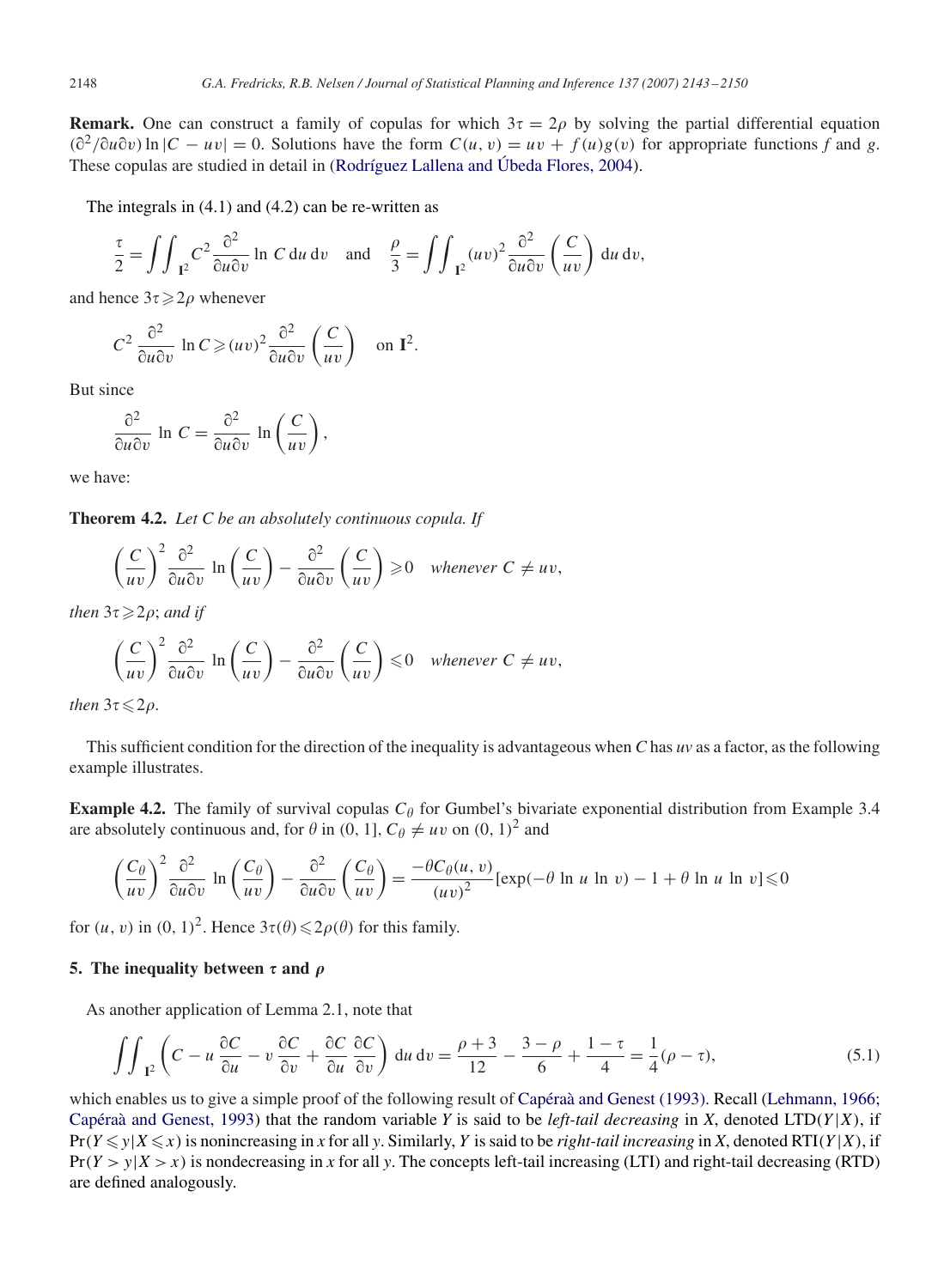**Theorem 5.1.** *Let X and Y be continuous random variables with copula C. If*  $LTD(Y|X)$  *and*  $RTI(Y|X)$  *both hold*,  $t$ hen  $\rho \geqslant \tau \geqslant 0$ . Similarly, if  $LTI(Y|X)$  and  $RTD(Y|X)$  both hold, then  $\rho \leqslant \tau \leqslant 0$ . (In both statements, the roles of X and X can be reversed) *Y can be reversed*.)

**Proof.** We prove only the first statement. Since  $LTD(Y|X)$  and  $RTI(Y|X)$  each imply that *X* and *Y* are PQD,  $\tau \ge 0$ [\(Lehmann, 1966\)](#page-7-0). To establish that  $\rho \ge \tau$ , we need only show that the integrand in (5.1) is nonnegative a.e. in **I**<sup>2</sup>. Recall [\(Nelsen, 2006\)](#page-7-0) that in terms of the copula *C* of *X* and *Y*, LTD(*Y*|*X*) if and only if for any *v* in **I**,  $C(u, v)/u$  is nonincreasing in *<sup>u</sup>* on (0, <sup>1</sup>]. Since nonincreasing functions are differentiable a.e. and their derivatives are nonpositive at each point of differentiability, we see that  $C - u \cdot \partial C / \partial u \ge 0$  a.e. on  $\mathbf{I}^2$ . Similarly, RTI(Y|X) if and only if for any *v*<br>in  $\mathbf{I}$  (*u* −  $C(u, v)$ )/(1 − *u*) is nonincreasing in *u* on [0, 1), which implies  $\frac{C}{0}$ in **I**,  $(v - C(u, v))/(1 - u)$  is nonincreasing in *u* on [0, 1), which implies that  $\partial C/\partial u - v \ge u \cdot \partial C/\partial u - C$  a.e. on **I**<sup>2</sup>.<br>Because  $0 \le \partial C/\partial v \le 1$  a.e. in **I**<sup>2</sup> Because  $0 \leq \partial C / \partial v \leq 1$  a.e. in  $\mathbf{I}^2$ ,

$$
C - u \frac{\partial C}{\partial u} - v \frac{\partial C}{\partial v} + \frac{\partial C}{\partial u} \frac{\partial C}{\partial v} = C - u \frac{\partial C}{\partial u} + \frac{\partial C}{\partial v} \left( \frac{\partial C}{\partial u} - v \right)
$$
  

$$
\geq C - u \frac{\partial C}{\partial u} + \frac{\partial C}{\partial v} \left( u \frac{\partial C}{\partial u} - C \right) = \left( C - u \frac{\partial C}{\partial u} \right) \left( 1 - \frac{\partial C}{\partial v} \right) \geq 0
$$

a.e. on  $I^2$ . The result follows from (5.1).  $\Box$ 

**Example 5.1.** The Ali-Mikhail-Haq family of copulas  $C_\theta$  from Example 3.2 are absolutely continuous and, for  $\theta$  in  $[-1, 1] \times 0 \times C_2 \neq \mu$  on  $(0, 1)^2$  and  $(\frac{\partial^2}{\partial u \partial v}) \ln |C_2 - \mu v| = \frac{\theta}{1 - \theta} (1 - \mu)(1 - v)^2$  for  $(\mu, v) \ln$  $[-1, 1] \setminus \{0\}, C_{\theta} \neq uv$  on  $(0, 1)^2$  and  $(\partial^2/\partial u \partial v) \ln |C_{\theta} - uv| = \theta/[1 - \theta(1 - u)(1 - v)]^2$  for  $(u, v)$  in  $(0, 1)^2$ , so the sign of  $\theta$  determines the direction of the inequality between  $3\tau(\theta)$  and  $2\rho(\theta)$  by Theorem A 1. of  $\theta$  determines the direction of the inequality between  $3\tau(\theta)$  and  $2\rho(\theta)$  by Theorem 4.1. But  $C_{\theta}$  is LTD and RTI for  $\theta \le 0$  (all for both  $Y|Y$  and  $X|Y$  since  $C_{\theta}$  is symmetric in its arguments) so the si  $\theta \ge 0$  and LTI and RTD for  $\theta \le 0$  (all for both  $Y|X$  and  $X|Y$ , since  $C_{\theta}$  is symmetric in its arguments), so the sign of  $\theta$  also determines the signs of  $\rho(\theta)$  and  $\tau(\theta)$  and the direction of the inequality b determines the signs of  $\rho(\theta)$  and  $\tau(\theta)$ , and the direction of the inequality between  $\rho(\theta)$  and  $\tau(\theta)$  by Theorem 5.1. Hence  $0 \le \tau(\theta) \le 2\tau(\theta)/2$  for  $\theta \ge 0$  and  $0 \ge \tau(\theta) \ge 3\tau(\theta)/2$  for  $\theta \le 0$ . All of these resu  $0 \le \tau(\theta) \le \rho(\theta) \le 3\tau(\theta)/2$  for  $\theta \ge 0$ ; and  $0 \ge \tau(\theta) \ge \rho(\theta) \ge 3\tau(\theta)/2$  for  $\theta \le 0$ . All of these results (and those in Example 3.2) can be obtained from the explicit expressions for  $\tau(\theta)$  and  $\rho(\theta)$  but with much m 3.2) can be obtained from the explicit expressions for  $\tau(\theta)$  and  $\rho(\theta)$ , but with much more labor:  $\tau(0) = \rho(0) = 0$  and for  $\theta \neq 0$ for  $\theta \neq 0$ ,

$$
\tau(\theta) = 1 - \frac{2}{3\theta} - \frac{2(1-\theta)^2}{3\theta^2} \ln(1-\theta)
$$

and

$$
\rho(\theta) = \frac{12(1+\theta)}{\theta^2} \text{ dilog}(1-\theta) - \frac{24(1-\theta)}{\theta^2} \ln(1-\theta) - \frac{3(\theta+12)}{\theta},
$$

where dilog(x) is the dilogarithm function defined by dilog(x) =  $\int_1^x (\ln t/(1-t)) dt$ .

## **6. Concluding remarks**

Another inequality between  $\rho$  and  $\tau$  is due to [Daniels \(1950\):](#page-7-0)  $-1 \leq 3\tau - 2\rho \leq 1$  for any copula *C*. Daniels' probabilistic proof is involved and difficult to follow, thus it would be advantageous to have a copula-based proof. Note that

$$
\left(u - \frac{\partial C}{\partial v}\right)\left(v - \frac{\partial C}{\partial u}\right) = uv - u\,\frac{\partial C}{\partial u} - v\,\frac{\partial C}{\partial v} + \frac{\partial C}{\partial u}\,\frac{\partial C}{\partial v},
$$

and hence from  $(2.2)$  and  $(2.3)$ ,

$$
\iint_{I^2} \left( u - \frac{\partial C}{\partial v} \right) \left( v - \frac{\partial C}{\partial u} \right) du dv = \frac{1}{4} - \frac{3 - \rho}{6} + \frac{1 - \tau}{4} = \frac{1}{12} (2\rho - 3\tau).
$$

Hence an alternate proof of Daniels' inequality could be obtained if one could show that for any copula *C*,

$$
-\frac{1}{12} \leqslant \iint_{\mathbf{I}^2} \left( u - \frac{\partial C}{\partial v} \right) \left( v - \frac{\partial C}{\partial u} \right) du dv \leqslant \frac{1}{12}.
$$